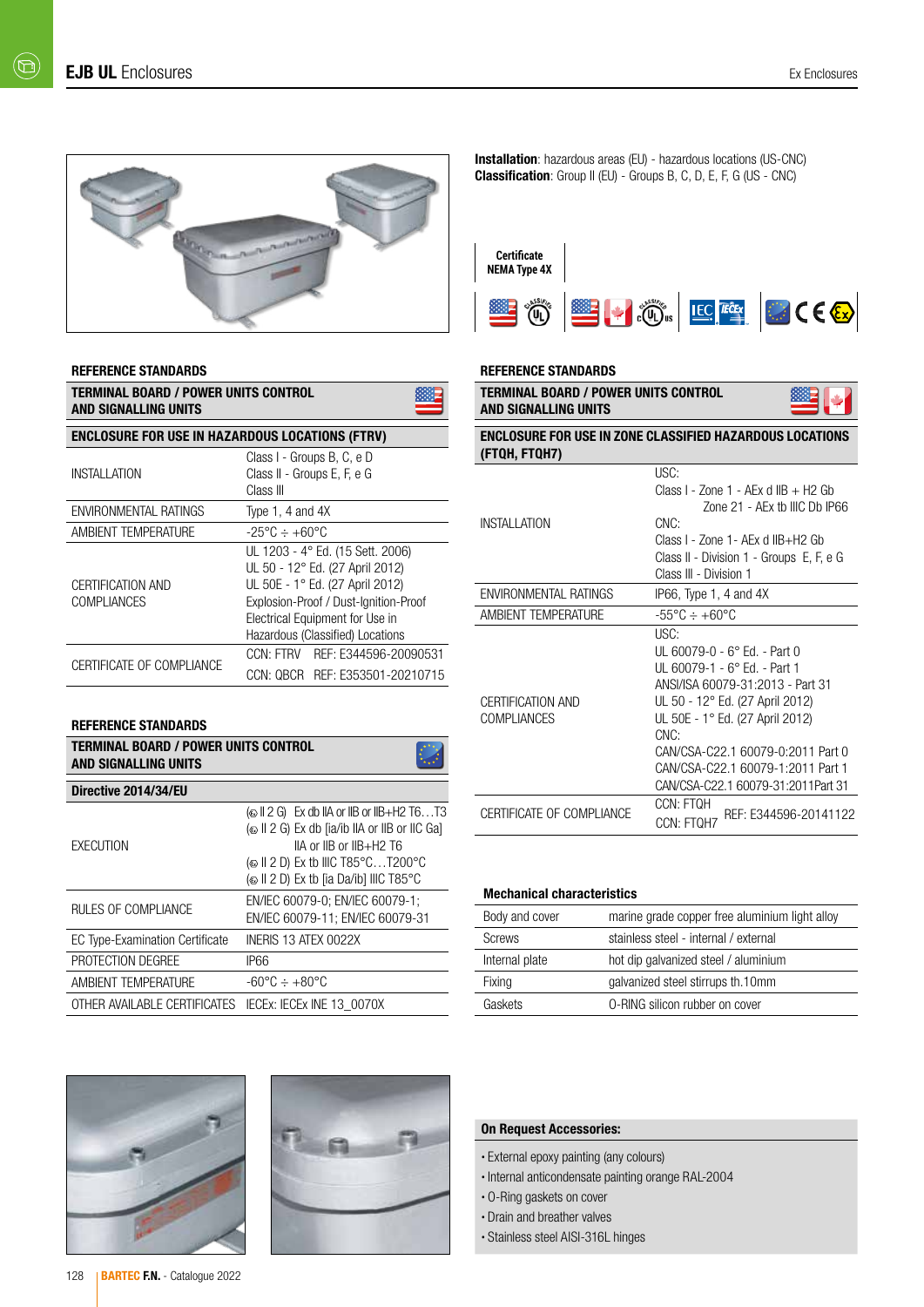## Technical Features

| CODE     | $\overline{A}$<br>[mm] | B<br>[mm] | C<br>[mm] | D<br>[mm] | E<br>[mm] | F<br>[mm] | G<br>[mm] | H<br>[mm] | [mm] | [mm] | INT. PLATE<br>$X-Y$ [mm] | <b>WEIGHT</b><br>[Kg] | <b>DETAIL</b> |
|----------|------------------------|-----------|-----------|-----------|-----------|-----------|-----------|-----------|------|------|--------------------------|-----------------------|---------------|
| EJB21-UL | 320                    | 280       | 177       | 189       | 180       | 233       | 121       | 214       | 174  | 13   | 180 - 140                | 13,50                 | Α             |
| EJB31-UL | 450                    | 350       | 248       | 260       | 294       | 287       | 191       | 341       | 241  | 13   | $325 - 225$              | 27,00                 | Α             |
| EJB51-UL | 600                    | 400       | 266       | 278       | 360       | 333       | 195       | 481       | 281  | 13   | $460 - 260$              | 52,50                 | Α             |
| EJB61-UL | 710                    | 500       | 389       | 397       | 500       | 460       | 277       | 566       | 356  | 12   | $560 - 360$              | 114,00                | Α             |
| EJB63-UL | 710                    | 500       | 259       | 267       | 500       | 460       | 147       | 571       | 362  | 12   | $560 - 360$              | 92,00                 | A             |

| CODE     | A<br>[Inch] | B<br>[Inch] | C<br>[Inch] | D<br>[Inch] | E<br>[Inch] | F<br>[Inch] | G<br>[Inch] | H<br>[Inch] | [Inch] | [Inch] | INT. PLATE<br>$X-Y$ [Inch] | <b>LIBRE</b><br>[Lbs] | <b>DETAIL</b> |
|----------|-------------|-------------|-------------|-------------|-------------|-------------|-------------|-------------|--------|--------|----------------------------|-----------------------|---------------|
| EJB21-UL | 12.60       | 11.10       | 7.00        | 7,50        | 7.10        | 9,20        | 4.80        | 8,50        | 6.90   | 0.60   | $7.10 - 5.60$              | 31.00                 | Α             |
| EJB31-UL | 17,80       | 13,80       | 9,80        | 10,30       | 11,60       | 11,30       | 7,60        | 13,50       | 9,50   | 0.60   | 12.80<br>$-8.90$           | 62,00                 | Α             |
| EJB51-UL | 23,70       | 15.80       | 10.50       | 11,00       | 14,20       | 13,20       | 7.70        | 19,00       | 11.10  | 0,60   | 18.20<br>$-10.30$          | 121,00                | Α             |
| EJB61-UL | 28,00       | 19.70       | 15.40       | 15.70       | 19.70       | 18,20       | 11,00       | 22,30       | 14.10  | 0,50   | $22.10 - 14.20$            | 262,00                | A             |
| EJB63-UL | 28,00       | 19.70       | 10,20       | 10,60       | 19,70       | 18,20       | 5,80        | 22,50       | 14,30  | 0.50   | $22.10 - 14.20$            | 212,00                | Α             |

# Reference details



## Body enclosures drilling layout

| <b>ENCLOSURE</b><br><b>CODE</b> |                        |           | AREA FOR ENTRY INSTALLATION (LONG WALL SIDES) |               | AREA FOR ENTRY INSTALLATION (SHORT WALL SIDES) |           |                          |              |  |  |
|---------------------------------|------------------------|-----------|-----------------------------------------------|---------------|------------------------------------------------|-----------|--------------------------|--------------|--|--|
|                                 | $\overline{A}$<br>[mm] | B<br>[mm] | $\overline{A}$<br>[inch.]                     | B.<br>[inch.] | C<br>[mm]                                      | D<br>[mm] | $\mathcal{C}$<br>[inch.] | D<br>[inch.] |  |  |
| EJB21-UL                        | 190                    | 80        | 7,50                                          | 3,20          | 150                                            | 80        | 6,00                     | 3,20         |  |  |
| EJB31-UL                        | 320                    | 140       | 12,60                                         | 5,60          | 230                                            | 140       | 9,10                     | 5,60         |  |  |
| EJB51-UL                        | 450                    | 120       | 17.80                                         | 4,80          | 250                                            | 120       | 9,90                     | 4,80         |  |  |
| EJB61-UL                        | 550                    | 260       | 21.70                                         | 10.30         | 350                                            | 260       | 13,80                    | 10,30        |  |  |
| EJB63-UL                        | 550                    | 150       | 21,70                                         | 6,00          | 350                                            | 150       | 13,80                    | 6,00         |  |  |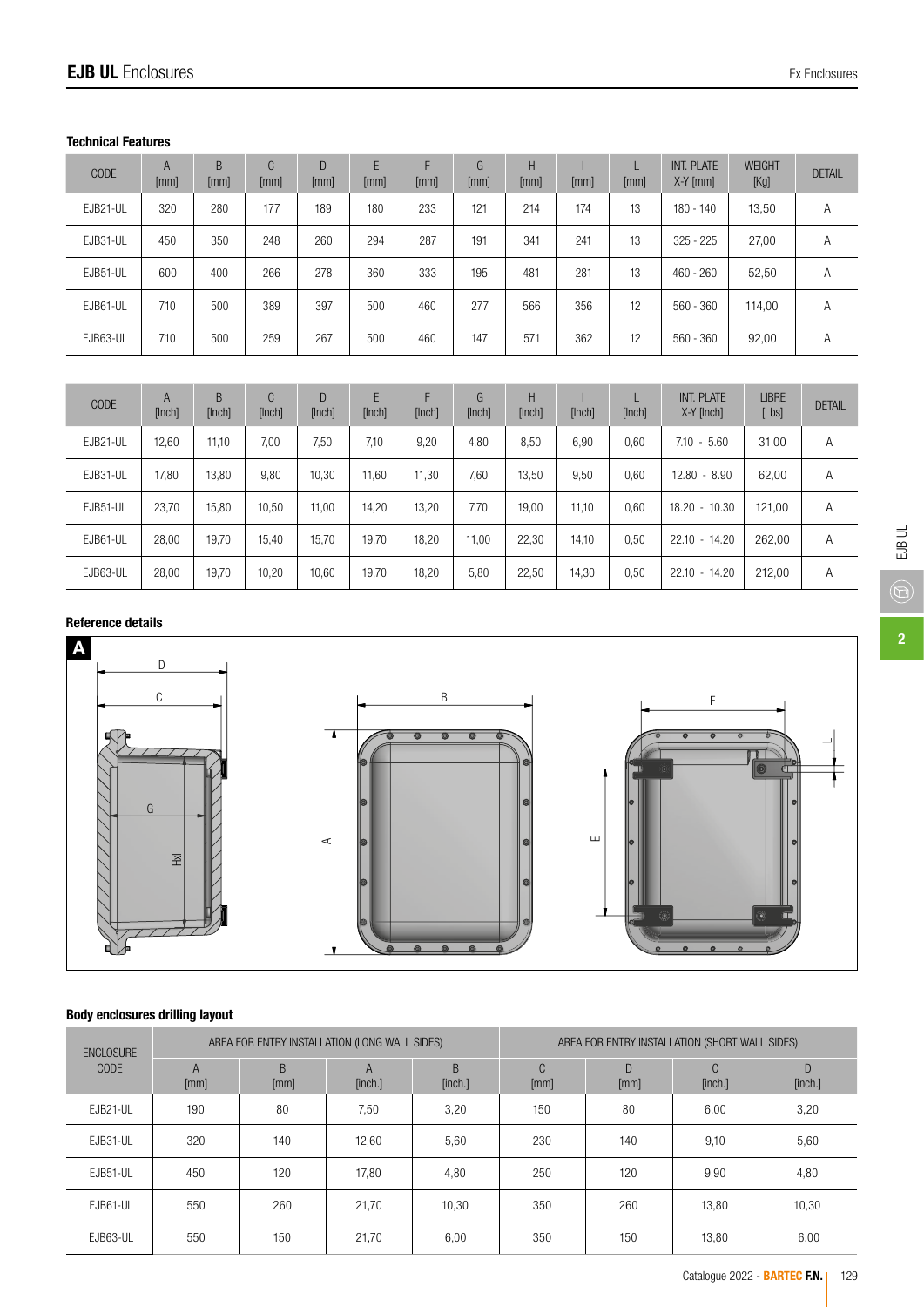## Body enclosures minimum distance between wall entries

| MINIMUM DISTANCE BETWEEN WALL ENTRIES (CENTER TO CENTER)<br>1st ROW [mm] - 2nd ROW [inch.] |              |                          |              |                |                          |              |               |               |               |  |  |  |  |
|--------------------------------------------------------------------------------------------|--------------|--------------------------|--------------|----------------|--------------------------|--------------|---------------|---------------|---------------|--|--|--|--|
| 4"                                                                                         |              |                          |              |                |                          |              |               | ٠             | 139<br>(5.47) |  |  |  |  |
| 3"<br>M90                                                                                  |              | $\sim$                   |              | ×.             | ٠                        |              |               | 115<br>(4.53) | 126<br>(4.96) |  |  |  |  |
| 21/2"<br>M75                                                                               |              |                          |              |                |                          |              | 101<br>(3.98) | 108<br>(4.25) | 120<br>(4.72) |  |  |  |  |
| 2"<br>M63                                                                                  |              | $\overline{\phantom{a}}$ |              | ٠              | $\overline{\phantom{a}}$ | 88<br>(3.46) | 94<br>(3.70)  | 102<br>(4.02) | 112<br>(4.41) |  |  |  |  |
| 11/2"<br>M50                                                                               | $\sim$       | $\sim$                   | $\sim$       | $\overline{a}$ | 75<br>(2.95)             | 82<br>(3.23) | 88<br>(3.46)  | 95<br>(3.74)  | 106<br>(4.17) |  |  |  |  |
| 11/4"<br>M40                                                                               |              |                          |              | 67<br>(2.64)   | 70<br>(2.76)             | 77<br>(3.03) | 84<br>(3.31)  | 91<br>(3.58)  | 103<br>(4.06) |  |  |  |  |
| 1"<br>M32                                                                                  |              | $\sim$                   | 58<br>(2.28) | 63<br>(2.48)   | 66<br>(2.60)             | 73<br>(2.87) | 80<br>(3.15)  | 86<br>(3.39)  | 99<br>(3.90)  |  |  |  |  |
| 3/4"<br>M25                                                                                | $\sim$       | 52<br>(2.05)             | 55<br>(2.17) | 59<br>(2.32)   | 63<br>(2.48)             | 69<br>(2.72) | 79<br>(2.99)  | 83<br>(3.27)  | 95<br>(3.74)  |  |  |  |  |
| 1/2"<br>M20                                                                                | 46<br>(1.81) | 49<br>(1.93)             | 52<br>(2.05) | 57<br>(2.24)   | 60<br>(2.36)             | 67<br>(2.64) | 73<br>(2.87)  | 80<br>(3.15)  | 93<br>(3.66)  |  |  |  |  |
| <b>NPT</b><br>Metric                                                                       | 1/2"<br>M20  | 3/4"<br>M25              | 1"<br>M32    | 11/4"<br>M40   | 11/2"<br>M50             | 2"<br>M63    | 21/2"<br>M75  | 3"<br>M90     | 4"            |  |  |  |  |

### Reference details



## Cover enclosures drilling layout

| <b>ENCLOSURE</b><br>CODE |           |           | AREA FOR OPERATORS<br>INSTALLATION ENCLOSURE COVER | MINUMUM DISTANCE<br><b>BETWEEN OPENINGS</b><br>(CENTER TO CENTER) |      |         |
|--------------------------|-----------|-----------|----------------------------------------------------|-------------------------------------------------------------------|------|---------|
|                          | E<br>[mm] | F<br>[mm] | E<br>[inch.]                                       | F<br>[inch.]                                                      | [mm] | [inch.] |
| EJB21-UL                 | 200       | 150       | 7,90                                               | 6,00                                                              | 50   | 2,00    |
| EJB31-UL                 | 300       | 200       | 11,90                                              | 7,90                                                              | 50   | 2,00    |
| EJB51-UL                 | 460       | 260       | 18,20                                              | 10,30                                                             | 50   | 2,00    |
| EJB61-UL                 | 570       | 370       | 22,50                                              | 14.60                                                             | 50   | 2,00    |
| EJB63-UL                 | 570       | 370       | 22,50                                              | 14,60                                                             | 50   | 2,00    |